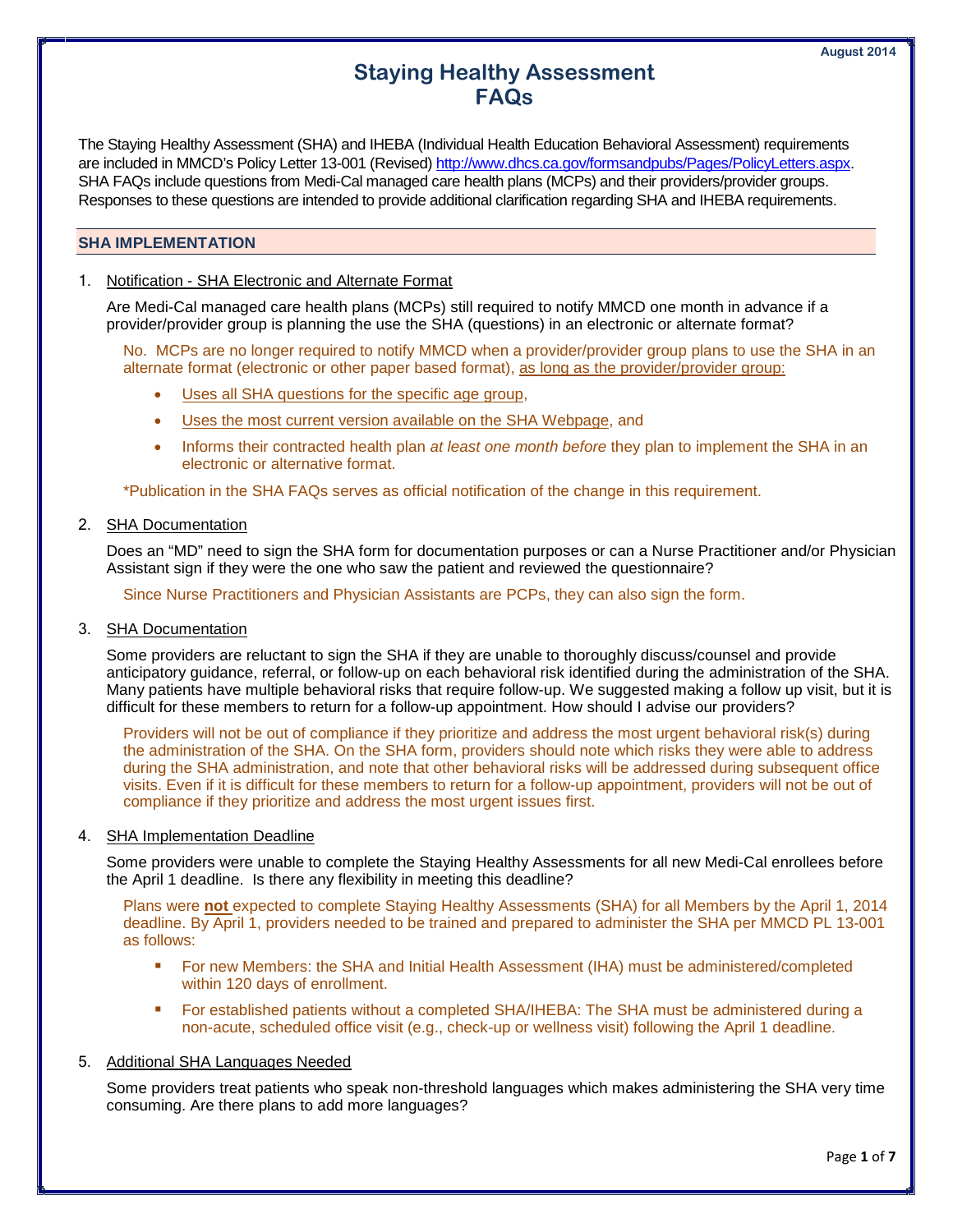Currently, the SHA questionnaires are available in the state's threshold languages, as well as Somali. With the expansion of the Affordable Care Act, there may be more threshold languages in the future. In the meantime, MCPs may translate the SHA into other languages which we will make available. Please check the website from time to time to see if more languages have been added or check with your MCP (some languages are not immediately available online due to accessibility requirements).

#### 6. Billing for the SHA

Pediatricians have asked about the CPT code for the SHA on the PM160? Is there a specific place in the form?

For providers who are not paid a capitated rate by the MCP, the SHA would be included in the billing for the Initial Health Assessment and/or annual wellness care. Providers should contact their MCP for information about billing.

# 7. SHA Review/Re-Assessment

If a member makes lots of changes to their previous responses on the SHA form, should the member be asked to complete new form?

It is up to each provider to determine what would work best to keep track of the member's behavioral risks. Completing a new SHA is not a requirement unless the member has entered a new age group.

# 8. D-SNP Medi-Cal FFS Eligibles

Do the policy letter SHA requirements for MCPs apply to Medicare Advantage plans offering a D-SNP (dual eligibles special needs plan) under contract to DHCS if the plan does not offer a Medi-Cal Managed Care Plan (i.e., the member's Medi-Cal coverage is FFS & not through an HMO)?

The SHA requirements do not apply to their D-SNP members. It only applies to those enrolled in Medi-Cal managed care plans.

#### 9. Tracking SHA Administration

What does the State expect the MCPs to do regarding tracking and ensuring members complete the SHA, as required? Is it through audits or some means of actually tracking every SHA?

The goal should be to find out if providers are implementing the SHA as required; MMCD is not expecting the MCPs or IPA to track individual members to verify the SHA was completed. After providers are trained on the SHA, MCPs should provide follow-up and assistance to providers that are not implementing the SHA or having difficulty implementing the SHA as required. MCPs should promote the use of the SHA and work with providers to identify and address barriers in complying with SHA/IHEBAS requirements.

# 10. SHA Compliance

How does the State determine if the MCP's are in compliance with SHA requirements? Are the SHA requirements included in the MCPs contract with the State? Does the State audit for this requirement?

During the medical record review portion of Facility Site Reviews (FSR), nurses review medical records for evidence that the IHA and SHA/IHEBA were completed according to guidelines. FSRs are conducted by the MCP and by MMCD.

#### 11. SHA Questions and Health Literacy

Have the pediatric SHA questions been validated as a screening tool for issues in nutrition, safety, mental health, development, etc., with culturally and linguistically diverse populations, including those with relatively low health literacy and low literacy?

The SHA was developed by a committee of about 50 health plan representatives, including doctors, nurses and health educators. The questions/topics were taken from recommendations from a various professional sources, such as the U.S. Preventive Services Task Force Recommendations, American Academy of Pediatrics, etc. The committee made sure that each question was stated in the simplest way possible to accommodate members with low literacy skills. MMCD surveyed providers and interviewed members to ensure that the questions were understood in English and Spanish. We did not have the resources to pilot test the questions with any of the other language groups.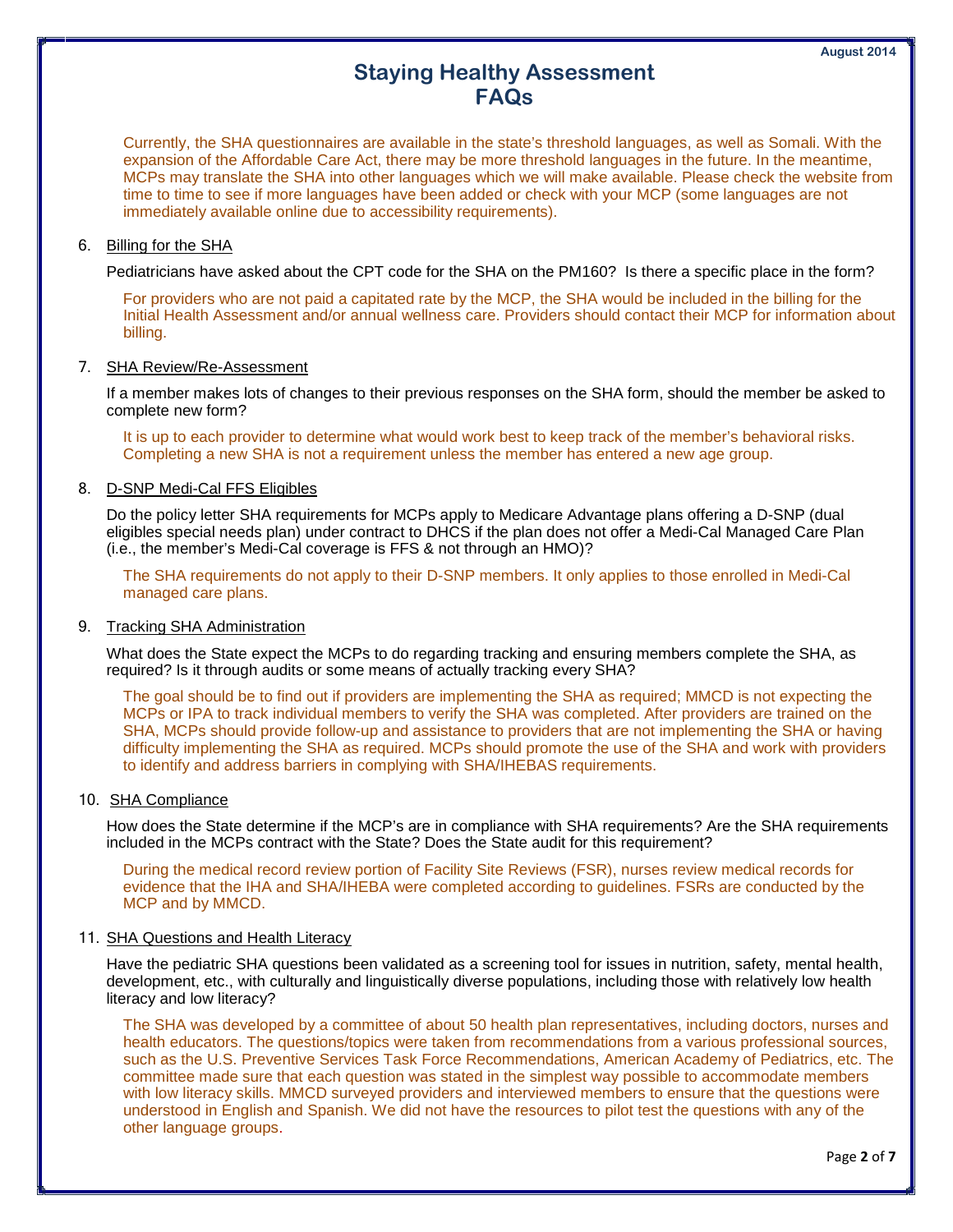#### 12. SHA Resources/References

What resources/references were used in the development of SHA questions?

Many professional and governmental sources were used in the development of the SHA questions. MMCD will be adding the references that were used for all SHA questions to the webpage.

## 13. Availability of SHA Electronic Format

Are the SHA questions available in an electronic format that could be used in an electronic health record system such as EPIC?

They are not currently available in an electronic medical record system. DHCS is exploring the possibility of making the SHA and other DHCS required forms available in an electronic medical record system.

# 14. Using the SHA Instead of Validated Screening Tools

Many providers currently use a variety of validated screening questionnaires (e.g., ASQ, PHQ-9, SEEK, CEASE Tobacco Exposure questionnaire) and want to know if they should consider discontinue using them in lieu of SHA requirements. How sensitive is the SHA in screening for the morbidities affecting the Medi-Cal population?

All questions about the use of the SHA versus other assessment tools should be discussed between the provider and the MCP. The SHA is a *behavioral assessment* and is not intended to replace clinical screenings or assessments. The SHA meets Title 22 requirements regarding the use of a behavior risk assessment to identify and address health education needs for MCP members.

# 15. Confusion Regarding SHA and Other Screening Tools

We are a new provider and we are confused about all the SHA requirements, CHDP requirements, the Initial Health Assessment, and other Screening tools/questionnaires that we should be using. Can you please help us?

Please contact your MCP for assistance and clarification on Medi-Cal manage care requirements. The MCP is responsible to providing training and assistance on these requirements.

Only Primary Care Providers (PCPs) are required to administer the SHA, as part of the IHA and during regular ongoing wellness care visits. Providers who are not PCPs are not required to administer the SHA.

#### 16. SHA documentation

Is it OK to stamp, "See Chart" in the "Clinic Use Only" section at the end of the form, instead of checking the boxes (topics and services provided)? What about when the provider is planning to scan the SHA into the medical record after it is completed by the member?

If the provider is going to scan the completed SHA form, we recommend checking the boxes in the Clinic Use Only section and adding the PCP's signature before it is scanned. Additional progress notes are not required on the form, and can be kept in the medical record.

### 17. Reviewing/Re-Administering the SHA Electronically

Is there a way to complete the SHA form electronically after first administration so it doesn't have to be printed, signed, and rescanned?

Without the appropriate software, it is difficult to update a scanned form electronically. An alternative would be to use the PDF fillable/writable form. All SHA forms are available in a PDF fillable/writable version from your MCP.

# 18. SHA Provider Training Requirements

What are the MCP requirements regarding SHA provider training?

It is the responsibility of the MCP to ensure that their providers are trained on how to use the SHA. MCPs must keep documentation identifying names and dates of when their providers were trained. The narrated SHA PowerPoint training can be viewed by individual providers or used by MCPs for training. The training is available on the SHA web page: [http://www.dhcs.ca.gov/formsandpubs/forms/pages/stayinghealthy.aspx#.](http://www.dhcs.ca.gov/formsandpubs/forms/pages/stayinghealthy.aspx) The narrated PowerPoint takes about 20 minutes to complete.

# 19. SHA Provider Training Attestation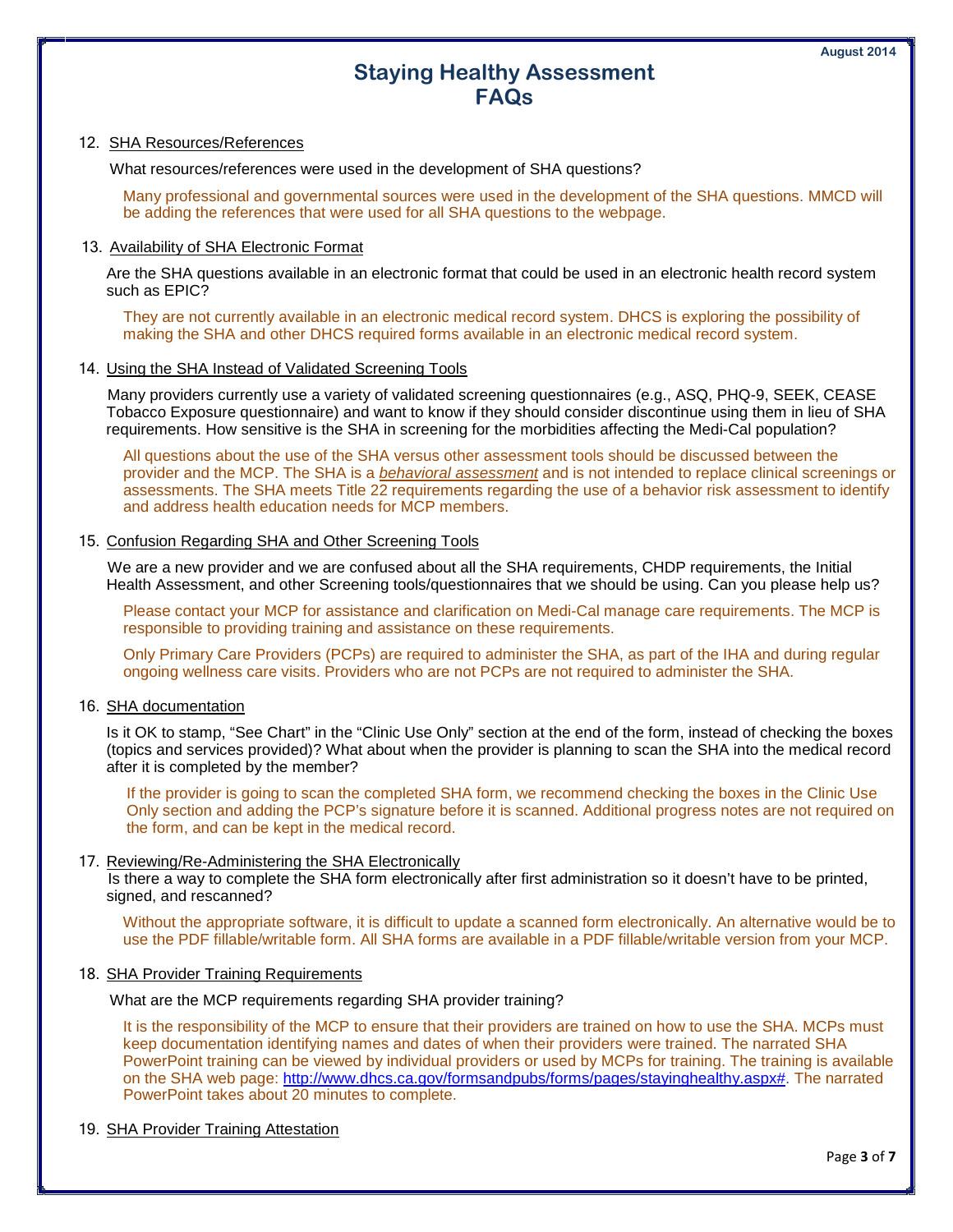Does the State have specific requirements or forms the MCPs should use for providers to attest they have completed the SHA training?

No. Each MCP should develop a process that works best for their system and their providers. MCPs can create a log, sign-in sheet, or certificate to ensure they have the data required during an audit (usually date, time, name, etc.). MCPs can use the same process they use for other provider trainings.

# 20. SHA Periodicity

How often should the SHA be administered?

The SHA Periodicity is available on the *Provider Office Instruction Sheet* on the SHA web page: [http://www.dhcs.ca.gov/formsandpubs/forms/pages/stayinghealthy.aspx#.](http://www.dhcs.ca.gov/formsandpubs/forms/pages/stayinghealthy.aspx) All providers should complete the Provider Training, a narrated PowerPoint, also available on the web page. For additional assistance contact your MCP.

# 21. Provider Training Reimbursement

Does Medi-Cal reimburse providers for completing the SHA training?

No. Provider training is part of the capitated rate with their contracted health plan.

#### 22. Anticipatory Guidance

Please define "anticipatory guidance" and "follow-up ordered," which are both used in Policy Letter 13-001.

"Anticipatory guidance" refers to discussing and providing age-appropriate educational materials, such as the *Growing-Up Healthy* series or the *CA Staying Healthy Tip Sheets*. "Follow-up ordered" refers to scheduling a follow-up appointment, ordering lab tests, etc. The provider should determine what, if any, follow-up is needed for each patient.

#### 23. SHA Tip Sheets

Will DHCS be updating the SHA Tip Sheets to correlate with the new forms? If not, are there other educational handouts available that are associated with the new/revised SHA?

MMCD, in collaboration with staff from the MCPs, has begun to work on updating the SHA Tip Sheets. After they are completed and translated, they will be posted on the SHA webpage. For now, MMCD and the MCPs suggest using CHDP's *Growing Up Healthy* brochures. The CHDP brochures are available in some threshold languages on the CHDP website: [http://www.dhcs.ca.gov/formsandpubs/publications/Pages/CHDPPubs.aspx.](http://www.dhcs.ca.gov/formsandpubs/publications/Pages/CHDPPubs.aspx)

#### 24. SHA Provider Counseling Resource Guide

Is DHCS planning to update the *Provider Counseling Resource Guide* that was available on the DHCS web site many years ago? If not, does DHCS have other resources providers can use to counsel members about specific risk factors?

No. The *Provider Counseling Resource Guide* will not be updated. Instead, MMCD is planning to post links to provider resources that will include: USPSTF A and B Recommendations, health education and SHA topic specific resources, cultural and linguistic resources, provider training resources/webinars, etc.

#### **SHA FORMS/QUESTIONNAIRES**

### 25. SHA Questionnaire Corrections

We have received emails regarding updated/corrected versions of the SHA form, but all the forms on the SHA web page have the same date, "Rev 12/13." How can I determine which are the correct revised forms?

Because the content of the SHA questionnaires has not changed, the revision date was kept the same. The revision date on the questionnaires will be updated when there is an update to the content. We do not anticipate making any other changes to the questionnaires until the SHA content is updated. MMCD will always notify the MCPs when any updates are made to the SHA.

### 26. SHA Questionnaire Updates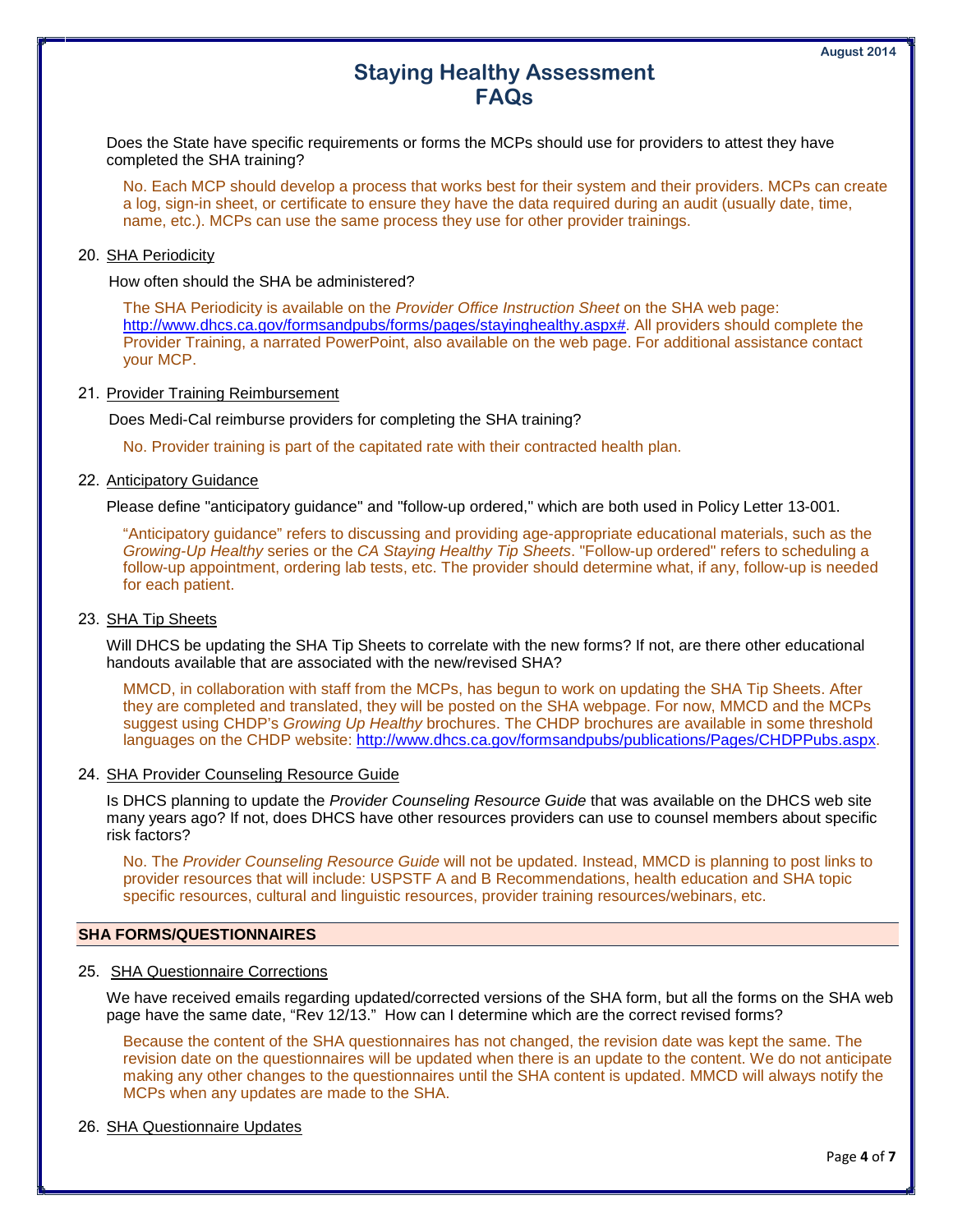How often and how will the SHA questionnaires be updated to ensure that they do not become outdated again?

MMCD is developing a process to regularly update the SHA questionnaires. A SHA committee will be created to advise the department on this process. Due to the challenges in updating the SHA in all threshold languages, we do not anticipate making changes or updating the questionnaires more than once per year. MCPs and providers can send emails regarding updates/changes to [MMCDHealthEducationMailbox@dhcs.ca.gov.](mailto:MMCDHealthEducationMailbox@dhcs.ca.gov) MMCD will compile all recommendations for the SHA committee to review. DHCS and the SHA committee will be responsible for regularly updating the SHA questionnaires to ensure that they reflect preventive care guidelines.

# 27. SHA 7-12 months-Question #2

Since cow's milk is not recommended for children under 1 year of age, should the question about 3 servings of calcium-rich foods include the term 'milk' for the 7-12 month age group?

All comments and feedback about the content of the questions will be shared with the SHA committee, who will be tasked with making recommendations regarding changing/updating SHA questions.

# 28. SHA 12-17 years, Question #35

As a pediatrician and an advocate for LGB youth, I find question #35, "Do you have concerns about liking someone of the same sex." inappropriate. While I believe it is important to identify LGBT youth who may be at risk for adverse health outcomes, and applaud the effort, the phrasing of the question may imply there is something wrong with like someone of the same sex. Would it be possible to substitute the current wording with the following? "Do you have any concerns about your sexuality or sexual orientation?"

Thank you for your suggestion. We have shared your concern and suggestion with the SHA Committee and they have decided to pilot test various versions of this question. In the meantime, you can replace the current wording for question #35 with your suggestion, *"Do you have any concerns about your sexuality or sexual orientation?"* Please contact your contracted health plan for assistance in making this specific change. If you decide to replace question #35 (SHA 12-17 years) you will need to revise and update any SHA translations that you administer to your members.

# **SBIRT**

### 29. SHA and SBIRT Assessment Requirements

If an adult member answers "Yes" to the SHA alcohol question, and if after reviewing the questionnaire and providing additional counseling with the member, the provider's professional opinion is that the additional assessment may not be warranted, are they still required to deliver the assessment?

No. If after discussing with the patient, the provider does not think the member is misusing alcohol, they do not have to administer the additional assessment; they should document it on the SHA or medical record. However, a validated screening tool, such as the AUDIT-C, can be a more effective way to determine and document the need for brief intervention or referral. With few exceptions, most patients who answer "yes" to the alcohol question on the SHA should receive the screening tool. DHCS will be monitoring these services.

#### 30. Alcohol Question and Alternative IHEBA

If a provider uses Bright Futures or another approved IHEBA, how should the alcohol question/SBIRT benefits be handled?

The provider should incorporate the SHA alcohol question (adult or senior) into the administration process for the alternate assessment to ensure that the member is asked about his/her alcohol use. The member's response should be documented on the alternate IHEBA form or in the medical record. An additional validated screening tool should be administered if the member's response was "yes".

## 31. SBIRT Provider Training

In order to do the SBIRT training, do you have to do 4 hours of training or just 1 hour? Our MCP is saying only 1 hour is required. Also, will reading through the PowerPoint be sufficient in doing the training? If the PowerPoint won't do, is the training free or does it cost? And can the employee do the training in 2 hour increments?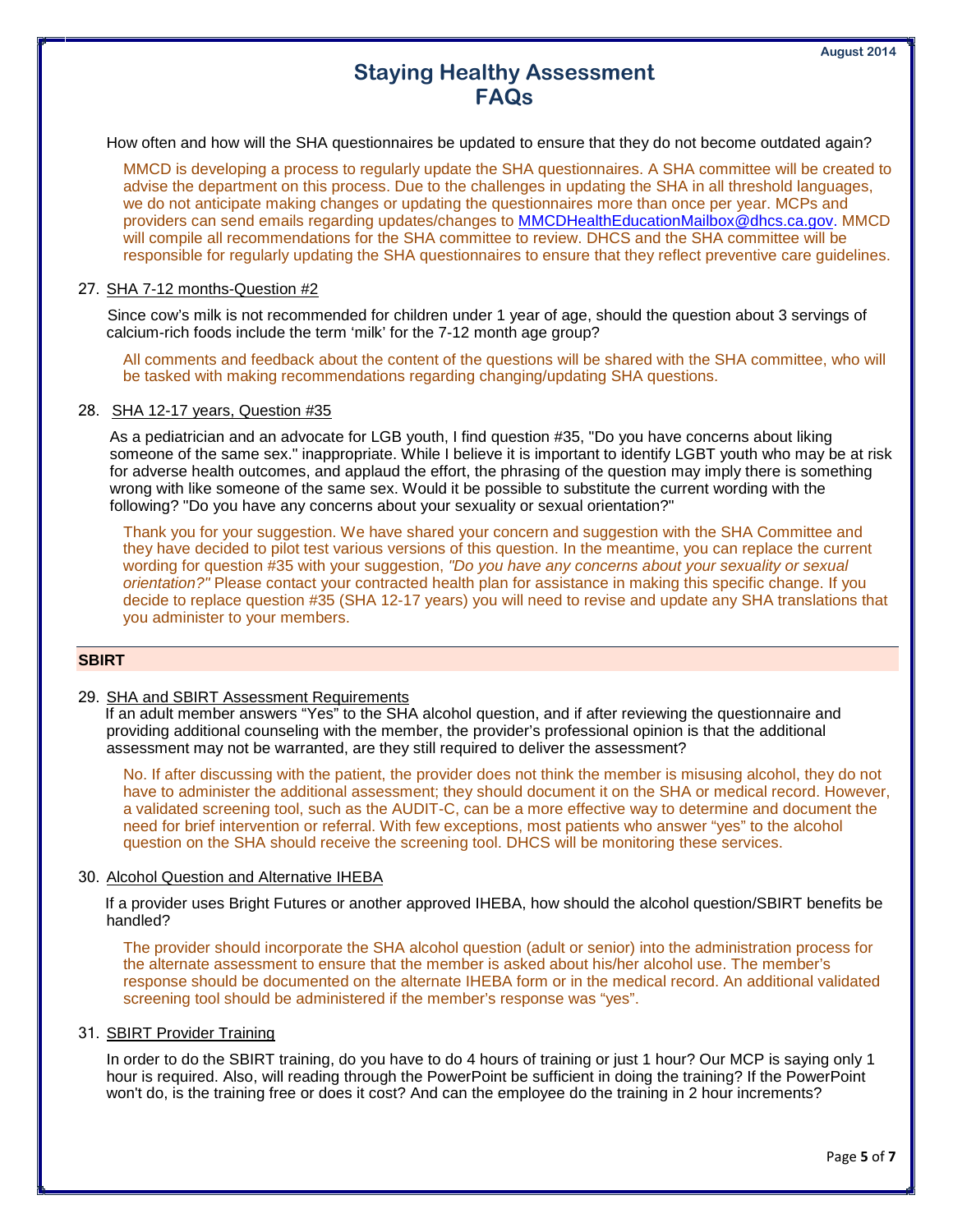Our Medical Director has a question regarding the SBIRT Provider Training Requirement per practice. How broad is the definition of practice? Is it restricted to an individual site, or could it include a provider group practice at different locations in a region?

DHCS has an SBIRT webpage [\(http://www.dhcs.ca.gov/services/medi-cal/Pages/SBIRT.aspx\)](http://www.dhcs.ca.gov/services/medi-cal/Pages/SBIRT.aspx) that includes a *New SBIRT Training* section. Webinars and trainings for PCPs and non-PCPs are available and will count towards the 4-hour SBIRT training requirement. DHCS is offering half-day in-person trainings throughout the State. Training dates and locations are listed on the SBIRT webpage [\(http://www.dhcs.ca.gov/services/medi](http://www.dhcs.ca.gov/services/medi-cal/Pages/SBIRTTrainingDatesandLocations.aspx)[cal/Pages/SBIRTTrainingDatesandLocations.aspx\)](http://www.dhcs.ca.gov/services/medi-cal/Pages/SBIRTTrainingDatesandLocations.aspx) or check with your MCP to find out when training is available in your area.

For more information, here is a link to the DHCS All Plan Letter on SBIRT requirements: [http://www.dhcs.ca.gov/formsandpubs/Documents/MMCDAPLsandPolicyLetters/APL2014/APL14-004.pdf.](http://www.dhcs.ca.gov/formsandpubs/Documents/MMCDAPLsandPolicyLetters/APL2014/APL14-004.pdf) The PowerPoint on the SHA webpage does not count towards the SBIRT training requirements.

DHCS policy is that the non-licensed providers and at least one supervising clinician per clinic location need to take 4 hours of SBIRT training. Providers are required to attest to having taken the training; attestations should be kept in the primary care clinic and made available on request during facility site reviews.

# 32. Monitoring SBIRT Services

How will the state monitor the provision SBIRT services (per APL 14-004)?

DHCS will be working with MCPs and stakeholders to develop a process for monitoring the implementation of these new requirements. DHCS will communicate these reporting and monitoring requirements separately. However, MCPs are responsible for monitoring and ensuring that providers are offering SBIRT services as required.

# 33. Information Regarding Alcohol Misuse

Where can providers obtain the AUDIT-C form and information regarding alcohol misuse?

The forms and information are available on the DHCS SBIRT webpage: [http://www.dhcs.ca.gov/services/medi](http://www.dhcs.ca.gov/services/medi-cal/Pages/SBIRT.aspx)[cal/Pages/SBIRT.aspx.](http://www.dhcs.ca.gov/services/medi-cal/Pages/SBIRT.aspx)

# **BRIGHT FUTURES NOTIFICATION**

## 34. Notification Requirement

Our clinic would like to use AAP's Bright Futures instead of the SHA? How should we notify DHCS of our intent to use Bright Futures?

When a provider/provider group wants to use Bright Futures instead of the SHA, the MCP is responsible for notifying MMCD one month in advance. The notification must include information about the method/process to document its use, administration, annual review, and follow-up. Notification must also include the age groups and questionnaires that will be used. If Bright Futures is used for 18-21 year olds, the alcohol question on the Adult SHA must be added to Bright Futures, or other form, that will be administered on a yearly basis. MMCD and some MCPs have developed a Bright Futures notification form. Please contact your MCP to get instructions on what you need to submit to your MCP to begin the process.

### 35. Bright Futures/Required Questionnaires

We are planning to use Bright Futures, instead of the SHA. There are so many questionnaires for Bright Futures; we want to know which forms are required to satisfy the IHEBA requirement?

If you plan to use Bright Futures to satisfy the IHEBA requirement, you must administer the following forms:

- Age specific Pre-visit Questionnaires
- Age specific Supplemental Questionnaires
- For adolescents (11-21 years), the provider must administer new Pre-visit and Supplemental Questionnaires every year (even if the member has not changed age groups).

Page **6** of **7**